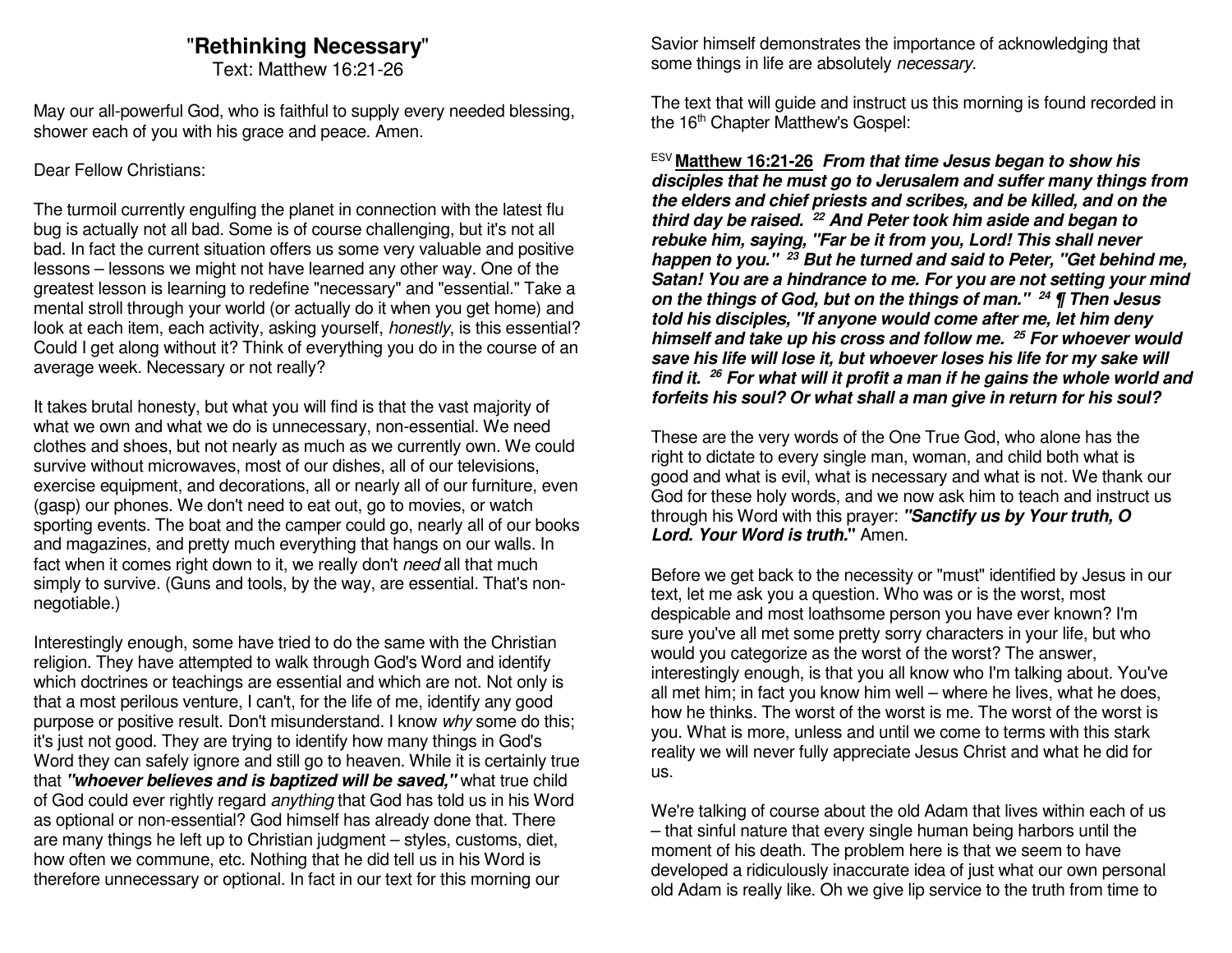time when we talk about that "bad side," but I wonder just how often we actually do an honest evaluation. The results are quite intimidating – frightening even.

Our text is meant to serve as the perfect mirror by which we gain a truly accurate view of just how bad things really are in our own natural human hearts. There we are not supposed to see Peter taking Jesus aside; we are to see *ourselves* doing so. Note first just how considerate we are. Not wanting to correct the Son of God in front of the rest of his students, we politely and discreetly lead him off to the side to a quiet spot and there attempt to set him straight with this message: "I will not permit you to go to Jerusalem to suffer and die for my sins."

What exactly is the underlying thought here? Surely the intentions are good even if the counsel is not.

Actually this is just the sort of nonsense that we have become so good at believing and promoting – a perfect example of our own pious selfdelusion. It can be especially difficult for Christians, who of course are made up of both old Adam and new man. Here's a general rule of thumb: If you believe that your old Adam is in any way well-meaning and wellmotivated, you are being tragically delusional. Our old Adam, just like Peter's in our text, is an ally of Satan himself. Worse still, our old Adam really doesn't believe that Jesus needed to suffer and die for our sins. That thoroughly wicked part of us doesn't believe sin is all that bad. That part believes that life here on earth is what it's all about, therefore to actually suffer and die, and thereby to give up all that this life has to offer, is just idiotic and irrational. If this world is all, then nothing could be worth dying for, because death is as far as our old Adam will ever see.

Only we don't style it that way, do we? We find it a bit hard to really condemn Peter's actions in our text, or to ascribe evil intentions. We're just lying to ourselves. Jesus of course saw right through it. That's why he called Peter out and labeled him as an instrument of the devil himself. That's exactly what we are whenever we follow the impulses of our sinful flesh. His message to Peter, to the rest of the disciples, and therefore also to each of us: "Learn to be honest with yourselves. Open your eyes to the way things really are, not only out in the sinful world but within you."

What exactly was Jesus communicating to us in our text when he said, **"If anyone would come after me, let him deny himself and take up his cross and follow me"**? He was identifying an immutable necessity – an essential truth: we cannot follow Jesus and self (our sinful old Adam) at the same time. It's just not possible, because the two are diametrically

opposed to each other. He is not demanding some good work on our part if we are to be saved, he is communicating to us the way things are. We either deny self or we deny Jesus. It is just not possible to walk in opposite directions at the same time.

Paul wasn't exaggerating in Romans 7:18 when he said, **"I know that nothing good dwells in me, that is, in my flesh."** That means, among other things, that every time we follow the impulses of our sinful flesh we should look to this text and hear Jesus say to us exactly what he said to Peter: **"Get behind me, Satan! You are a hindrance to me. For you are not setting your mind on the things of God, but on the things of man."**

This represents one of the necessities taught by Jesus in our text, but not the greatest one. Did you catch the greatest, most amazing "must" when you heard or read it? Did you stop to think about the incredibly profound truth that it communicated? Our text revealed it with these words: **"From that time Jesus began to show his disciples that he must go to Jerusalem and suffer many things from the elders and chief priests and scribes, and be killed, and on the third day be raised."**

Think about that. The necessity, the "must," is that Jesus had to go suffer and die in Jerusalem. Why must he? Why was he *obligated*? Why was that necessary? Human beings certainly had no power to impose our will upon God. No human being could fairly or reasonably demand it, since we just got done establishing our universal guilt and unworthiness. Satan couldn't demand it. How could he? God owes nothing to the devil. The only possible answer is that God demanded it of himself, and he demanded it of himself simply because you and I needed it – beyond desperately. Jesus himself had no sin of his own for which he needed to suffer. Jesus therefore bound himself with a "must" because of our great need, not his own. The Son of God thereby obligated himself to the selfless, self-sacrificing act that won our forgiveness and redemption. God didn't therefore place any "must" on us; he placed it on himself. Here we find the beating heart of the Christian faith. Just here we find that which separates Christianity from every other religion in existence. God obligated himself to fix our problem.

Some will undoubtedly argue: But what about that other "must" in our text? Wasn't Jesus demanding something of us when he said, **"If anyone would come after me, let him deny himself and take up his cross and follow me"**?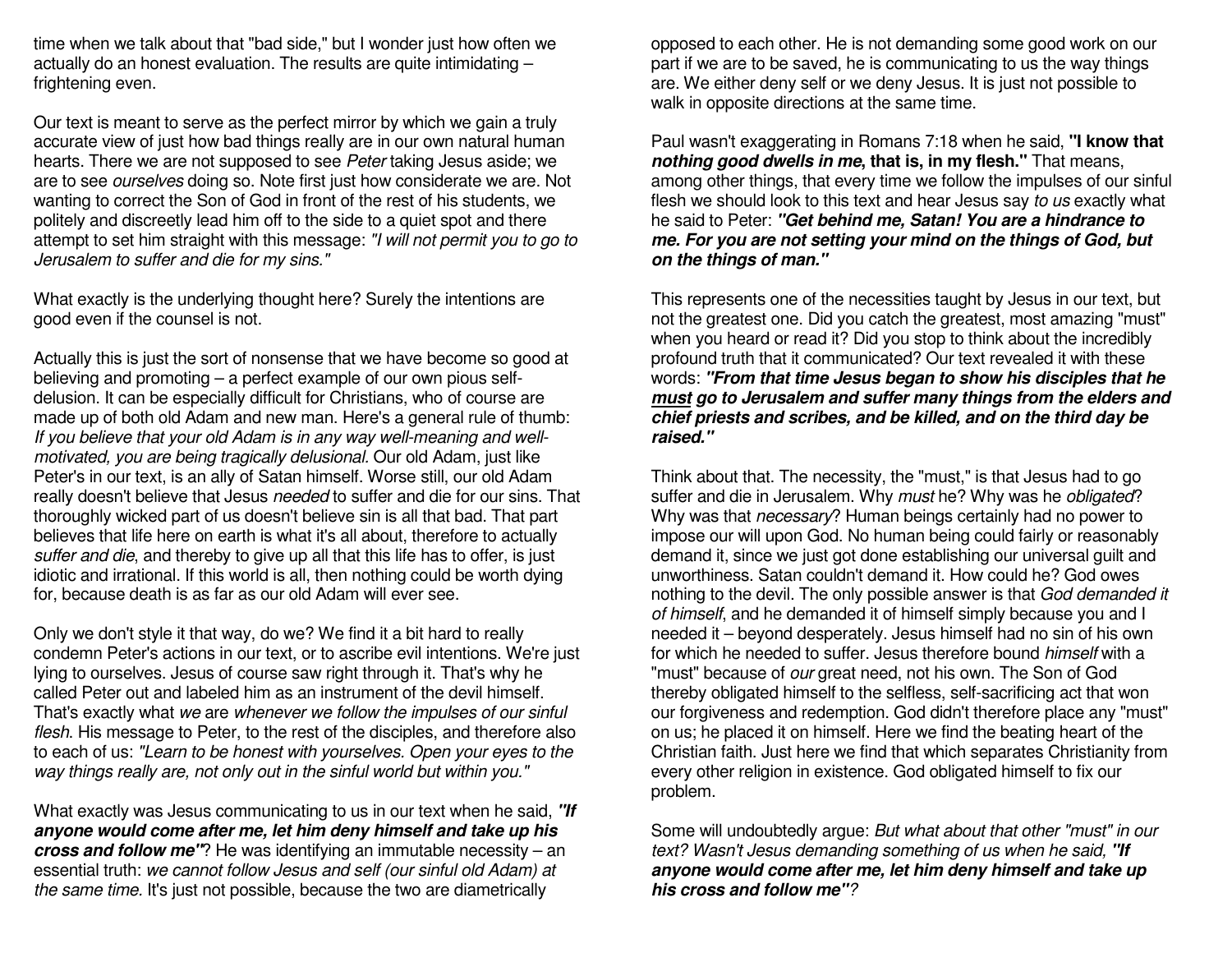Suppose you are trying to teach someone how to drive a car. One of the first things you tell them is not to drive two-footed. Why? Because you can't break and accelerate at the same time. Or suppose you buy a new grill and are reading through the instructions for the assembly and use of that new grill. Just as the purpose or goal of the directions was so that we could happily and safely enjoy their product, so also with Jesus' words here. Our Savior knew that following the dictates of our old Adam ("self") would result in unending torment in hell. How could it ever be construed as cruel or oppressive to warn and instruct us accordingly? The new man in us recognizes this, which is why we can honestly and wholeheartedly say with the Psalmist: **"Oh how I love your law! It is my meditation all the day. 98 Your commandment makes me wiser than my enemies, for it is ever with me. <sup>103</sup> How sweet are your words to my taste, sweeter than honey to my mouth! 104 Through your precepts I get understanding; therefore I hate every false way. <sup>105</sup> Your word is a lamp to my feet and a light to my path."** (Psalm 119:97-98, 103-105) We use the law to crush our sinful flesh into submission every moment of every day, but that new man in us also delights in God's law as the perfect guide through life. Since we still have that old Adam, the Christian needs to be reminded that it is not possible to follow our sinful flesh and Jesus at the same time. The new man in us does not find that oppressive, just informative and helpful in the extreme. It does not groan under the burden of that news, it thrills to the clarity.

It is critically important that we learn to perpetually acknowledge our own personal wickedness, because then and only then will we rightly understand and appreciate the great necessity of Christianity - Jesus obligating himself to suffer and die for us. He knew exactly who and what he came to save. He was well aware of the evil that absolutely filled us from our mother's womb. He knew there was not one good or lovable or desirable thing in us, so he came to wash us clean – immaculately, perfectly, spotlessly clean in the eyes of our Creator God, which is where we now stand by grace through faith in Jesus Christ. It would, in the end, not have been remarkable for Jesus to come for that which was good and lovely. It is simply astounding, however, to recognize the love of Jesus Christ for our impossibly sinful human race, and how he obligated himself to secure our rescue. Amen.

#### **Scripture Readings**

ESV **Jeremiah 15:15-21** O LORD, you know; remember me and visit me, and take vengeance for me on my persecutors. In your forbearance take me not away; know that for your sake I bear reproach. <sup>16</sup> Your words were found, and I ate them, and your words became to me a joy and the delight of my heart, for I am called by your name, O LORD, God of hosts.  $1^7$  I did not sit in the company of revelers, nor did I rejoice; I sat alone, because your hand was upon me, for you had filled me with indignation.  $18$  Why is my pain unceasing, my wound incurable, refusing to be healed? Will you be to me like a deceitful brook, like waters that fail? <sup>19</sup> Therefore thus says the LORD: "If you return, I will restore you, and you shall stand before me. If you utter what is precious, and not what is worthless, you shall be as my mouth. They shall turn to you, but you shall not turn to them.  $20$  And I will make you to this people a fortified wall of bronze; they will fight against you, but they shall not prevail over you, for I am with you to save you and deliver you, declares the LORD. 21 I will deliver you out of the hand of the wicked, and redeem you from the grasp of the ruthless."

 ESV **Romans 12:9-21** Let love be genuine. Abhor what is evil; hold fastto what is good. <sup>10</sup> Love one another with brotherly affection. Outdo one another in showing honor. <sup>11</sup> Do not be slothful in zeal, be fervent in spirit, serve the Lord.  $12$  Rejoice in hope, be patient in tribulation, be constant in prayer. <sup>13</sup> Contribute to the needs of the saints and seek to show hospitality. <sup>14</sup> ¶ Bless those who persecute you; bless and do not curse them. <sup>15</sup> Rejoice with those who rejoice, weep with those who weep. <sup>16</sup> Live in harmony with one another. Do not be haughty, but associate with the lowly. Never be wise in your own sight. <sup>17</sup> Repay no one evil for evil, but give thought to do what is honorable in the sight of all. <sup>18</sup> If possible, so far as it depends on you, live peaceably with all. <sup>19</sup> Beloved, never avenge yourselves, but leave it to the wrath of God, for it is written, "Vengeance is mine, I will repay, says the Lord." <sup>20</sup> To the contrary, "if your enemy is hungry, feed him; if he is thirsty, give him something to drink; for by so doing you will heap burning coals on his head." <sup>21</sup> Do not be overcome by evil, but overcome evil with good.